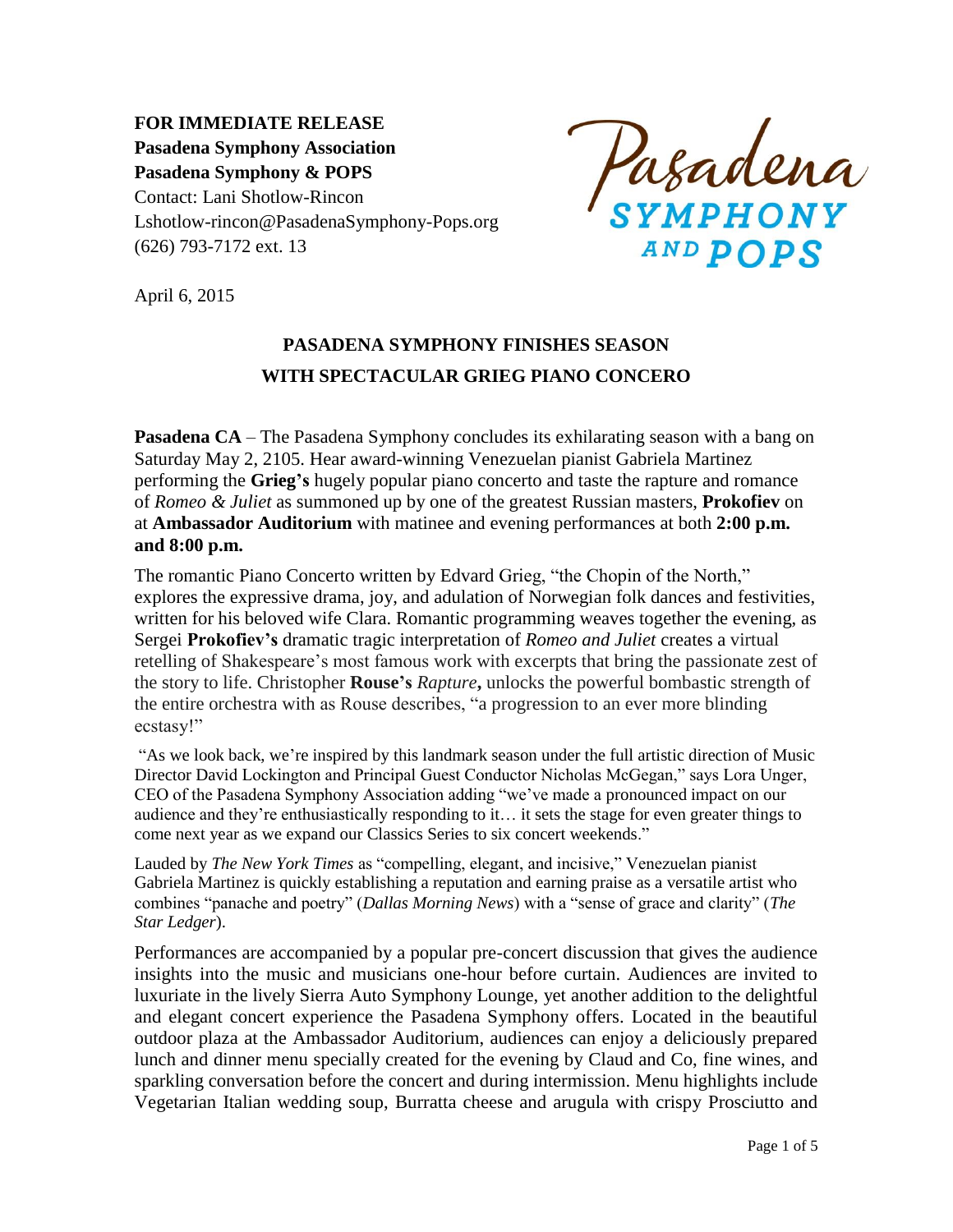balsamic vinaigrette, and Penne pasta with chicken, spring shelling pea's garlic and basil pesto.

The Ambassador Auditorium is located at 131 South St. John Avenue, Pasadena, CA. Ticket prices start at \$20 and may be purchased online at www.pasadenasymphonypops.org or by calling (626) 793-7172.

# **IF YOU GO:**

- **What:** The Pasadena Symphony presents Grieg Piano Concerto
- **Conductor:** David Lockington, conductor
- **Soloist:** Gabriela Martinez, piano
- **When:** Saturday, May 2 at 2:00 p.m. & 8:00 p.m.
- **Where:** Ambassador Auditorium | 131 South St. John Avenue, Pasadena, CA 91105
- **Cost:** Tickets start at \$20.00
- **Parking:** Valet parking with wheelchair access is available on Green Street for \$15. ADA and general parking are available in the parking lots adjacent to the Auditorium on St. John for \$10. Additional ada parking is also located at the above-ground parking lot adjacent to the Auditorium (entrance on St. John Ave.) for \$10. Parking purchased onsite is cash only.
- **Sierra Auto Symphony Lounge:** Located on the plaza at Ambassador Auditorium. Open before the concert and during intermission.
- **Pre-Concert Discussion:** Pre-concert discussion with David Lockington begins one hour before curtain and is available to all ticket holders.

#### ####

## **ABOUT THE ARTISTS**

#### **David Lockington**

In his 14th season as Music Director of the Grand Rapids Symphony, David Lockington has created a lasting legacy of artistic achievements and genuine community enrichment. 2005 marked Lockington's conducting debut at New York's Carnegie Hall. The New York Times commended the Grand Rapids Symphony, under his artistic leadership for being a model in the Classical music world. Lockington also earned a 2007 Grammy Award nomination and has led five recordings with Grand Rapids. The recordings have received high praise including the CD of Adolphus Hailstork's Second and Third symphonies, released internationally on the Naxos label in 2007. Additionally, 2008 saw the successful start of the Grand Rapids Symphony Youth Choruses. At his initiative, the Symphony has also reached out to new and diverse audiences through its annual community concert "Symphony with Soul," now in its 12th season.

Lockington's guest conducting engagements include appearances with the Saint Louis, Houston, Detroit, Seattle, Toronto, Vancouver, Colorado, Oregon, Phoenix, Indianapolis, Pacific, Nashville, San Diego, Kansas City and Columbus Symphonies; the Louisville Orchestra and National Arts Centre Orchestra in Ottawa; the Buffalo, Rochester, Calgary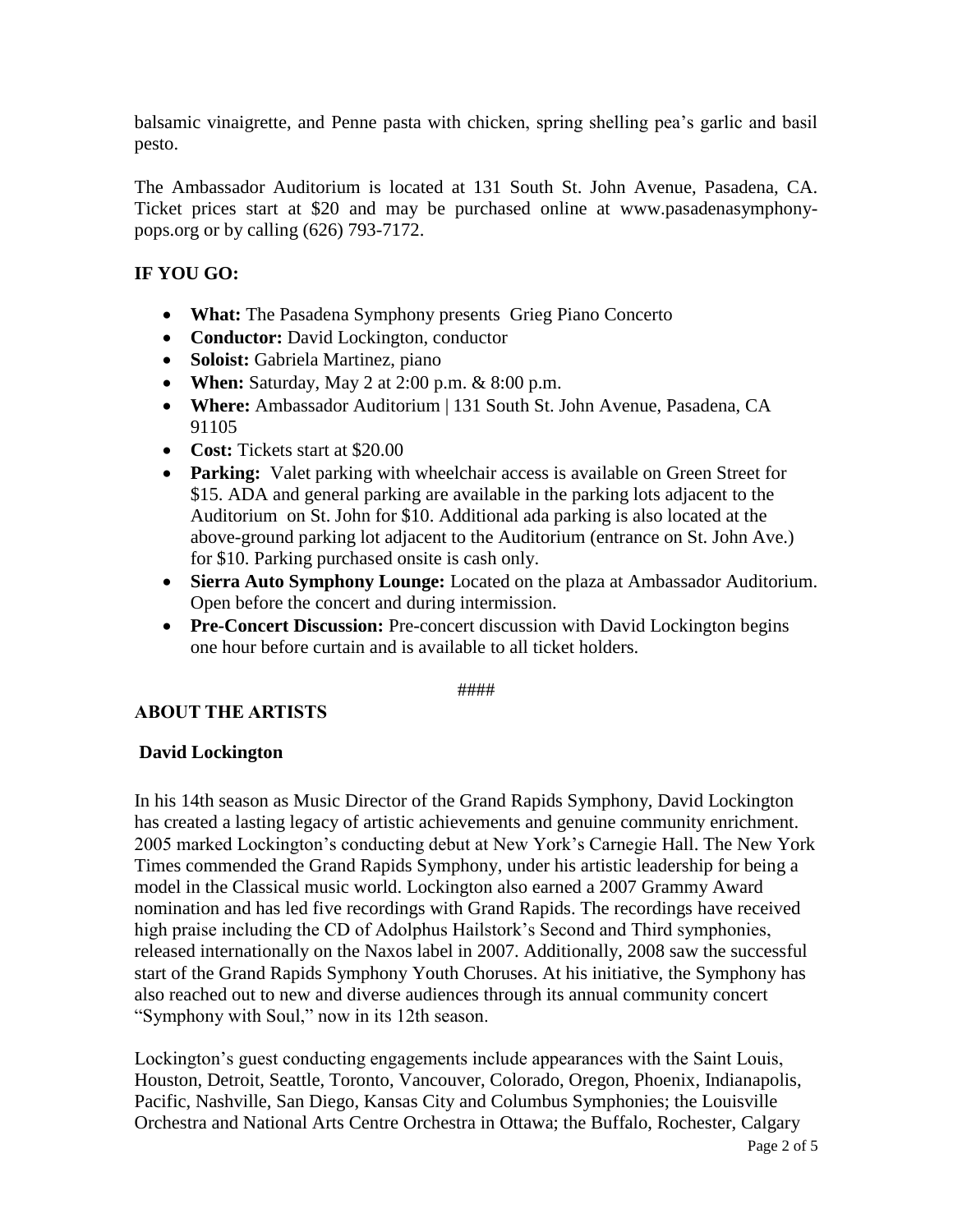and Louisiana Philharmonics; and the Orchestra of St. Luke's at Carnegie Hall. Internationally, he has conducted the China Broadcasting Symphony Orchestra in Beijing and Taiwan, led the English Chamber Orchestra on a tour in Asia and appeared with the Orquesta Sinfonica del Principado de Asturias in Spain and the Northern Sinfonia in Great Britain.

Since September 2007 Mr. Lockington has served as music director of the Modesto Symphony Orchestra in California. In May 2012, he was named principal conductor of Spain's Orquesta Sinfonica del Principado de Asturias. Prior to leading the Grand Rapids Symphony, Mr. Lockington held the music directorships of the Long Island Philharmonic, New Mexico Symphony Orchestra, Cheyenne Symphony and Ohio Chamber Orchestra. For three years he held the post of assistant conductor with the Denver Symphony Orchestra and Opera Colorado. Mr. Lockington was also associate conductor of the Baltimore Symphony Orchestra.

Mr. Lockington began his career as principal cellist with the National Youth Orchestra of Great Britain. After completing his Bachelor of Arts degree at the University of Cambridge, he came to the U.S. on a scholarship to Yale University, where he received his master's degree in cello performance and studied conducting with Otto Werner Mueller.

#### **Gabriela Martinez, Piano**

Lauded by *The New York Times* as "compelling, elegant, and incisive," Venezuelan pianist Gabriela Martinez is quickly establishing a reputation and earning praise as a versatile artist who combines "panache and poetry" (*Dallas Morning News*) with a "sense of grace and clarity" (*The Star Ledger*).

Ms. Martinez has already amassed an impressive list of recital, concerto, and chamber music performance credits. Since making her orchestral debut at age seven, she has appeared as soloist with orchestras such as the Chicago, Houston, New Jersey, Fort Worth, Pacific, and San Francisco symphonies, the Philadelphia Chamber Orchestra, Stuttgarter Philharmoniker, MDR Rundfunkorchester, Nurnberger Philharmoniker, Symphonisches Staatsorchester Halle, Tivoli Philharmonic, and Simón Bolívar Youth Symphony Orchestra. An avid chamber musician, she has collaborated with numerous musicians and ensembles including Itzhak Perlman and the Takács and Calder quartets. Ms. Martinez has performed under conductors Gustavo Dudamel, Lawrence Foster, James Gaffigan, Dirk Brossé, Klauspeter Seibel, Giordano Bellincampi, Diego Matheuz, Christian Vasquez, Guillermo Figueroa, Susanna Mälkki, Andrew Manze, Matthias Pintscher, Anne Manson, James Conlon, Charles Dutoit, Egmon Colomer, and Pedro and Cristobal Halffter, among others.

Among the many venues where she has appeared are Carnegie Hall, Avery Fisher Hall, and Alice Tully Hall in New York; Davies Symphony Hall in San Francisco; Bass Hall in Fort Worth; Palace of Versailles in Paris; Grosses Festspielhaus in Salzburg; Semperoper in Dresden; Tivoli Gardens in Copenhagen; the Verbier, Ravinia, Rockport Chamber Music, and Dresden music festivals; the Snow and Symphony Festival in St. Moritz; Festival de Radio France et Montpellier; Spoleto Festival dei Due Mondi; the Mostly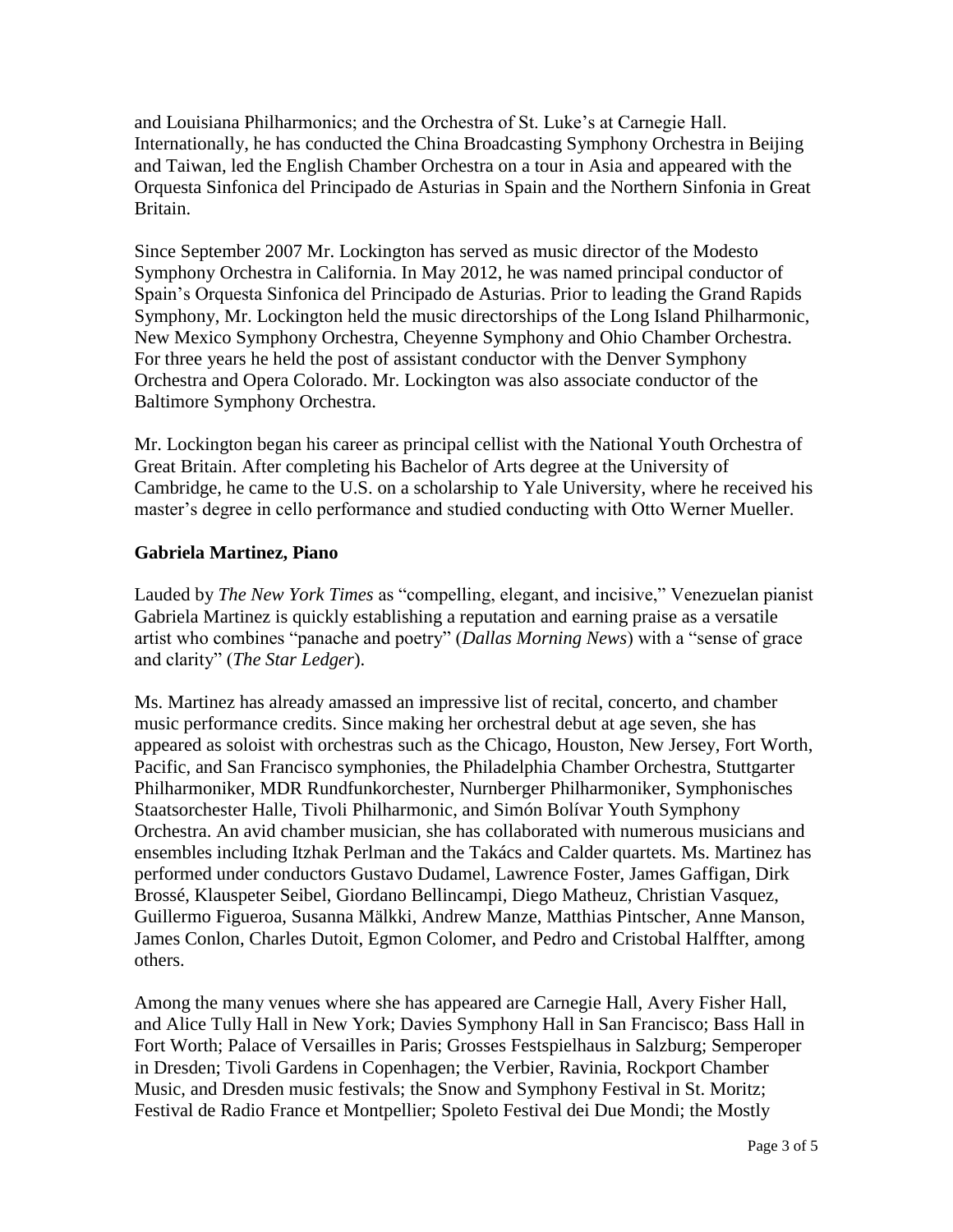Mozart Festival at Lincoln Center; and the Tokyo International Music Festival. She has performed both as soloist and chamber musician in more than 60 concert halls in the U.S. and Germany, as well as in The Netherlands, Tel Aviv, Rome, Venice, London, Brussels, Caracas, and Bogotá.

Ms. Martinez has won numerous national and international prizes and awards. Her most recent accomplishments include first prize and audience award at the Anton G. Rubinstein International Piano Competition in Dresden. She was a semifinalist at the 12th Van Cliburn International Piano Competition, where she also received a Jury Discretionary Award. Her wide-ranging career includes world premieres of new music, live performance broadcasts, and interviews on TV and radio. Ms. Martinez's performances have been featured on MDR Kultur (Germany), NHK (Japan), Radio France (France), RAI (Italy), and Deutsche Welle (Germany); on such U.S. outlets as WQXR, WNYC, NPR, CNN, PBS, 60 Minutes, ABC, and From the Top; and on numerous TV and radio stations in Venezuela.

Born in Caracas in 1984, Ms. Martinez began her piano studies with her mother Alicia Gaggioni, and studied with Miyoko Lotto at the Perlman Music Program. She earned her Bachelor of Music and Master of Music degrees from The Juilliard School as a full scholarship student of Yoheved Kaplinsky, and worked on her doctorate with Marco Antonio de Almeida in Halle, Germany. Committed to teaching and arts advocacy, Ms. Martinez was a member of Ensemble ACJW as a Fellow in The Academy—a program of Carnegie Hall, The Juilliard School, and the Weill Music Institute in partnership with the New York City Department of Education. Passionate about education, Ms. Martinez teaches privately in New York City and is on the Concert Artist Faculty at Kean University in New Jersey.

## **ABOUT THE PASADENA SYMPHONY ASSOCIATION**

Recent Acclaim for the Pasadena Symphony and POPS

*"The Pasadena Symphony signals a new direction…teeming with vitality...dripping with opulent, sexy emotion." Los Angeles Times.* 

*"...full of pulsating energy from first note to last... the strings were lushly resonant, the wind principals were at the top of their games, and the brass rang out with gleaming vigor." –Pasadena Star News.*

Formed in 1928, the Pasadena Symphony and POPS is an ensemble of Hollywood's most talented, sought after musicians. With extensive credits in the film, television, recording and orchestral industry, the artists of Pasadena Symphony and POPS are the most heard in the world.

The Pasadena Symphony and POPS performs in two of the most extraordinary venues in the United States: Ambassador Auditorium, known as the *Carnegie Hall of the West,* and the luxuriant Los Angeles Arboretum & Botanic Garden. Internationally recognized, Grammy-nominated conductor, David Lockington, serves as the Pasadena Symphony Association's Music Director, with performance-practice specialist Nicholas McGegan